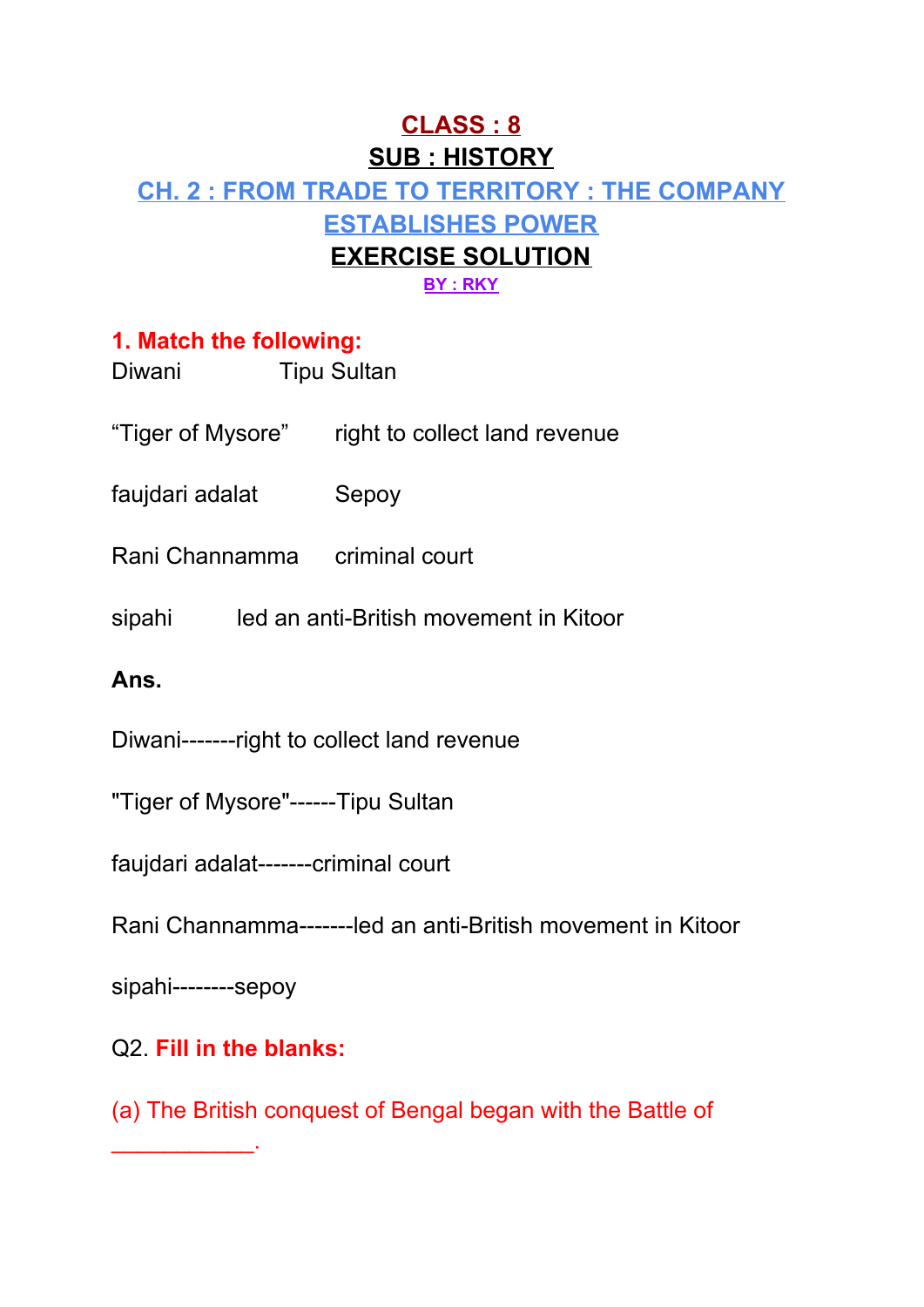(b) Haidar Ali and Tipu Sultan were the rulers of \_\_\_\_\_\_\_\_\_\_\_\_.

(c) Dalhousie implemented the Doctrine of  $\Box$ 

(d) Maratha kingdoms were located mainly in the \_\_\_\_\_\_\_\_\_\_\_ part of India.

#### **Ans.**

(a) Plassey

(b) Mysore

(c) Lapse

(d) Western

#### **Q3. State whether true or false:**

(a) The Mughal empire became stronger in the eighteenth century.

(b) The English East India Company was the only European company that traded with India.

(c) Maharaja Ranjit Singh was the ruler of Punjab.

(d) The British did not introduce administrative changes in the territories they conquered.

## **Ans.**

- (a) False
- (b) False
- (c) True
- (d) False

Q4. What attracted European trading companies to India?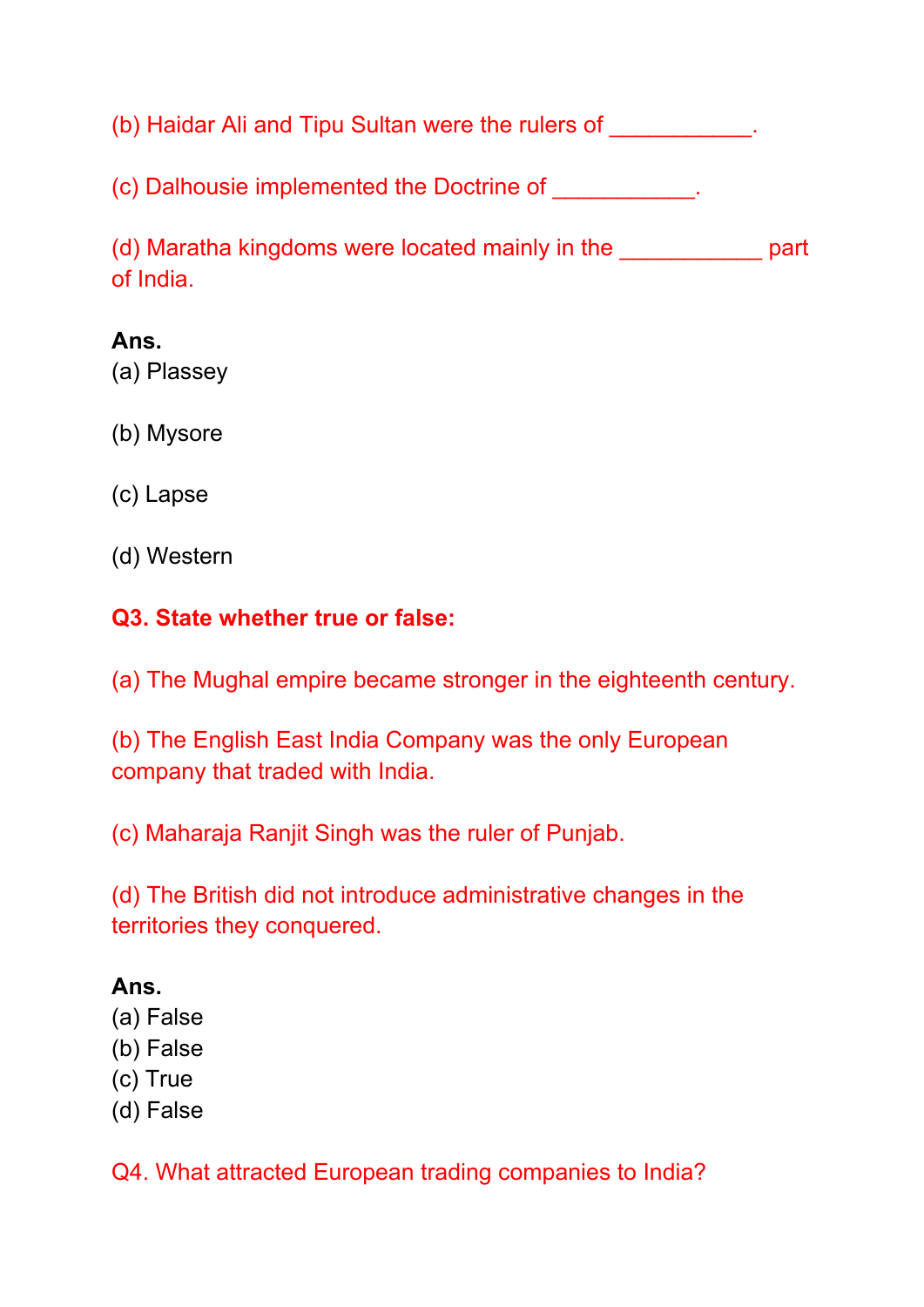**Ans.** The fine qualities of cotton and silk produced in India had a big market in Europe. Indian spices like pepper, cloves, cardamom and cinnamon were in great demand in Europe. They could buy goods at cheap prices and carry them back to Europe to sell at higher prices. Hence, European trading companies attracted to India.

## Q5. What were the areas of conflict between the Bengal nawabs and the East India Company?

**Ans.** The areas of conflict between the Bengal nawabs and the East India Company were:

(i) The Bengal nawabs denied concessions to the East India Company on many occasions.

(ii) They demanded large tributes for the Company's right to trade.

(iii) They denied the company any right to mint coins.

(iv) They stopped the company from extending its fortifications.

(vi) The company denied to pay taxes.

(vii) The company officials wrote disrespectful letters to nawabs and humiliated them.

# Q6. How did the assumption of Diwani benefit the East India Company?

**Ans.** After the assumption of the Diwani, East India Company was benefited in several ways :

(i) It allowed the Company to use the vast revenue resources of Bengal.

(ii) Now, trade was fully controlled by the East India Company.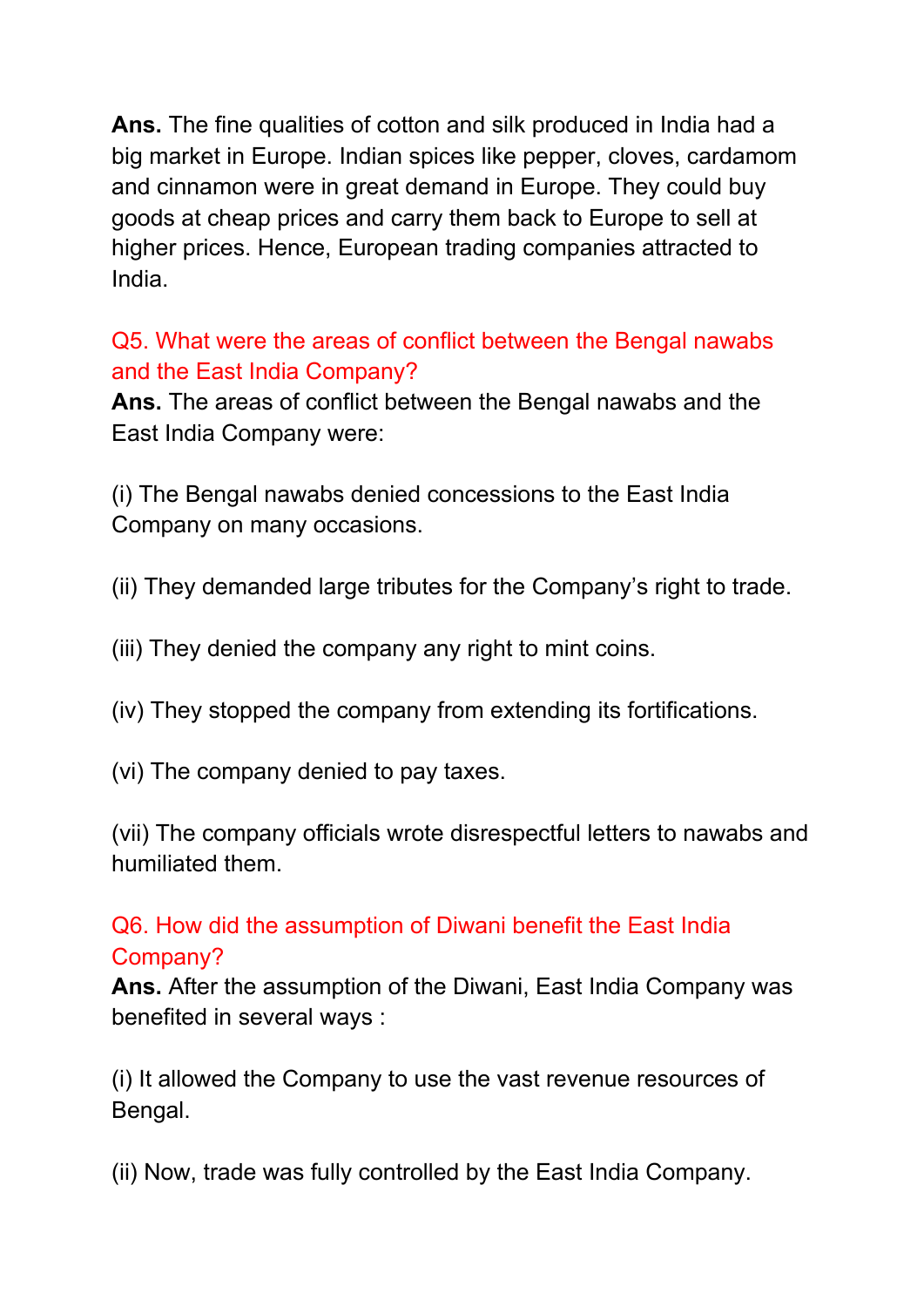(iii) Company used the revenues from India to finance its expenses like to purchase cotton and silk textiles in India, maintain Company troops, and meet the cost of building the Company fort and offices at Calcutta.

(iv) Revenue of Bengal was used to finance exports of Indian goods.

# Q7. Explain the system of "subsidiary alliance".

**Ans.** Under the system of 'subsidiary alliance', Indian rulers were not allowed to have their independent armed forces. They were to be protected by the Company, but had to pay for the 'subsidiary forces' that the Company was supposed to maintain for the purpose of this protection. If the Indian rulers failed to make the payment, the part of their territory was taken away as penalty. The states which had to lose their territories on this ground were Awadh and Hyderabad.

## Q8. In what way was the administration of the Company different from that of Indian rulers?

**Ans.** The administration of the Company was different from that of the Indian rulers in the following ways:

(i) British territories were broadly divided into administrative units called Presidencies. There were three such Presidencies – Bengal, Madras and Bombay. On the other hand, under the Indian rulers administration was divided into four parts – District (Zila), Paragana, Tehsil and Villages.

(ii) Each presidency was under the charge of the governors whereas the Indian Administrative unit was ruled by local zamindars and peasants.